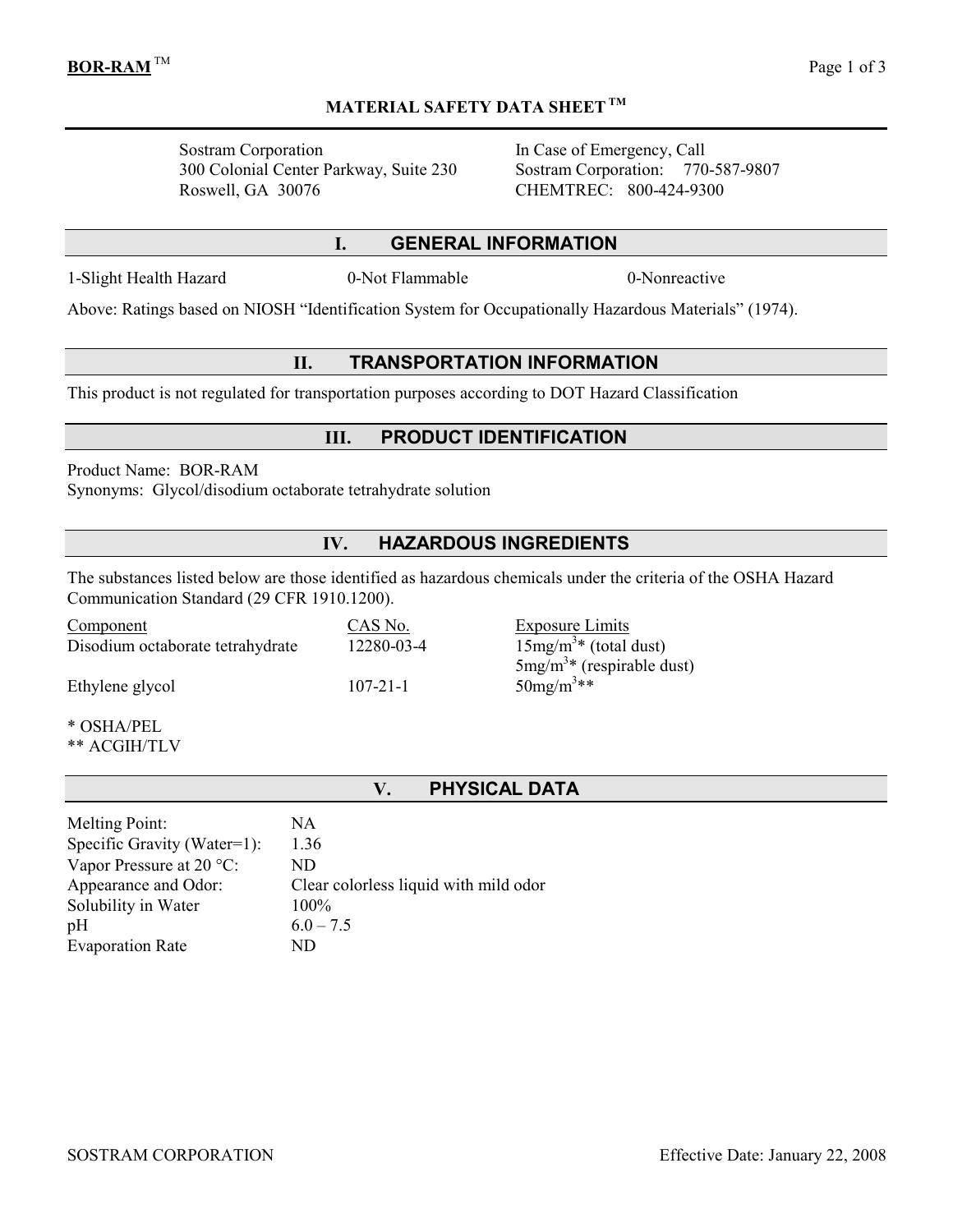| <b>FIRE AND EXPLOSION DATA</b><br>VI.                                                                                                                                                                                                                                       |                                                                                                                                                                                                                            |                                                                                                                                                                                                                                                                                                                                                                                                                                                                                 |  |
|-----------------------------------------------------------------------------------------------------------------------------------------------------------------------------------------------------------------------------------------------------------------------------|----------------------------------------------------------------------------------------------------------------------------------------------------------------------------------------------------------------------------|---------------------------------------------------------------------------------------------------------------------------------------------------------------------------------------------------------------------------------------------------------------------------------------------------------------------------------------------------------------------------------------------------------------------------------------------------------------------------------|--|
| Flash Point:<br>Flammability Limits in Air:<br><b>Extinguishing Media:</b>                                                                                                                                                                                                  | Special Fire Fighting Procedures:<br>Unusual Fire and Explosion Hazards:                                                                                                                                                   | $>212$ °F<br>N/A<br>$CO2$ , foam, dry chemical, water<br>Wear self-contained breathing apparatus and protective clothing. Fight fire<br>upwind. Dike area to prevent water runoff. Vapors and fumes from fire may<br>be hazardous. Evacuate people downwind from fire.<br>Solvent vapors are heavier than air and may travel along the ground or be<br>moved by ventilation and ignited by flames and ignition sources. Runoff to<br>sewer may create fire or explosion hazard. |  |
| VII.                                                                                                                                                                                                                                                                        |                                                                                                                                                                                                                            | HEALTH HAZARD INFORMATION (* denotes data for disodium octaborate tetrahydrate)                                                                                                                                                                                                                                                                                                                                                                                                 |  |
| Oral $LD_{50}$ (rat):                                                                                                                                                                                                                                                       |                                                                                                                                                                                                                            | $*2,550$ mg/kg                                                                                                                                                                                                                                                                                                                                                                                                                                                                  |  |
| Dermal $LD_{50}$ (rabbit):                                                                                                                                                                                                                                                  |                                                                                                                                                                                                                            | * $>2,000$ mg/kg                                                                                                                                                                                                                                                                                                                                                                                                                                                                |  |
| Inhalation $LC_{50}$ (4-hour; rat):                                                                                                                                                                                                                                         |                                                                                                                                                                                                                            | $\ast$ > 2.0 mg/Liter of air                                                                                                                                                                                                                                                                                                                                                                                                                                                    |  |
|                                                                                                                                                                                                                                                                             | Primary Eye Irritation (rabbit):                                                                                                                                                                                           | Mild irritant (may cause burning, tearing and redness in sensitive<br>individuals)                                                                                                                                                                                                                                                                                                                                                                                              |  |
|                                                                                                                                                                                                                                                                             | Primary Dermal Irritation Index (rabbit):                                                                                                                                                                                  | Essentially non-irritating                                                                                                                                                                                                                                                                                                                                                                                                                                                      |  |
|                                                                                                                                                                                                                                                                             | <b>Emergency and First Aid Procedures</b>                                                                                                                                                                                  |                                                                                                                                                                                                                                                                                                                                                                                                                                                                                 |  |
| Eyes:                                                                                                                                                                                                                                                                       | Flush eyes with plenty of water for at least 15 minutes holding eyelids apart to ensure flushing of the<br>entire eye surface. Get medical attention immediately.                                                          |                                                                                                                                                                                                                                                                                                                                                                                                                                                                                 |  |
| Skin:                                                                                                                                                                                                                                                                       | Wash affected skin areas with soap and large amounts of water until no evidence of chemical remains<br>(approximately 15 minutes). If irritation or redness develops, get medical attention. Wash clothing<br>before reuse |                                                                                                                                                                                                                                                                                                                                                                                                                                                                                 |  |
| Inhalation:                                                                                                                                                                                                                                                                 | Remove subject to fresh air. If breathing is difficult, oxygen should be administered by qualified<br>personnel. If breathing has stopped, perform artificial respiration. Get medical attention.                          |                                                                                                                                                                                                                                                                                                                                                                                                                                                                                 |  |
| Ingestion:<br>Immediately drink two glasses of milk or gelatin mixture, or if these are not available, a large quantity<br>of water. Avoid alcohol. Do not give anything by mouth if the person is unconscious or having<br>convulsions. Get medical attention immediately. |                                                                                                                                                                                                                            |                                                                                                                                                                                                                                                                                                                                                                                                                                                                                 |  |
|                                                                                                                                                                                                                                                                             | <b>Chronic Effects of Overexposure</b>                                                                                                                                                                                     |                                                                                                                                                                                                                                                                                                                                                                                                                                                                                 |  |
| Eyes:                                                                                                                                                                                                                                                                       | Repeated or prolonged contact to high vapor concentrations may cause a burning sensation,<br>conjunctivitis, and blurred vision.                                                                                           |                                                                                                                                                                                                                                                                                                                                                                                                                                                                                 |  |
| Skin:                                                                                                                                                                                                                                                                       | Prolonged or repeated contact may result in softening of the skin, pre-existing skin conditions may be<br>aggravated by prolonged or repeated contact                                                                      |                                                                                                                                                                                                                                                                                                                                                                                                                                                                                 |  |